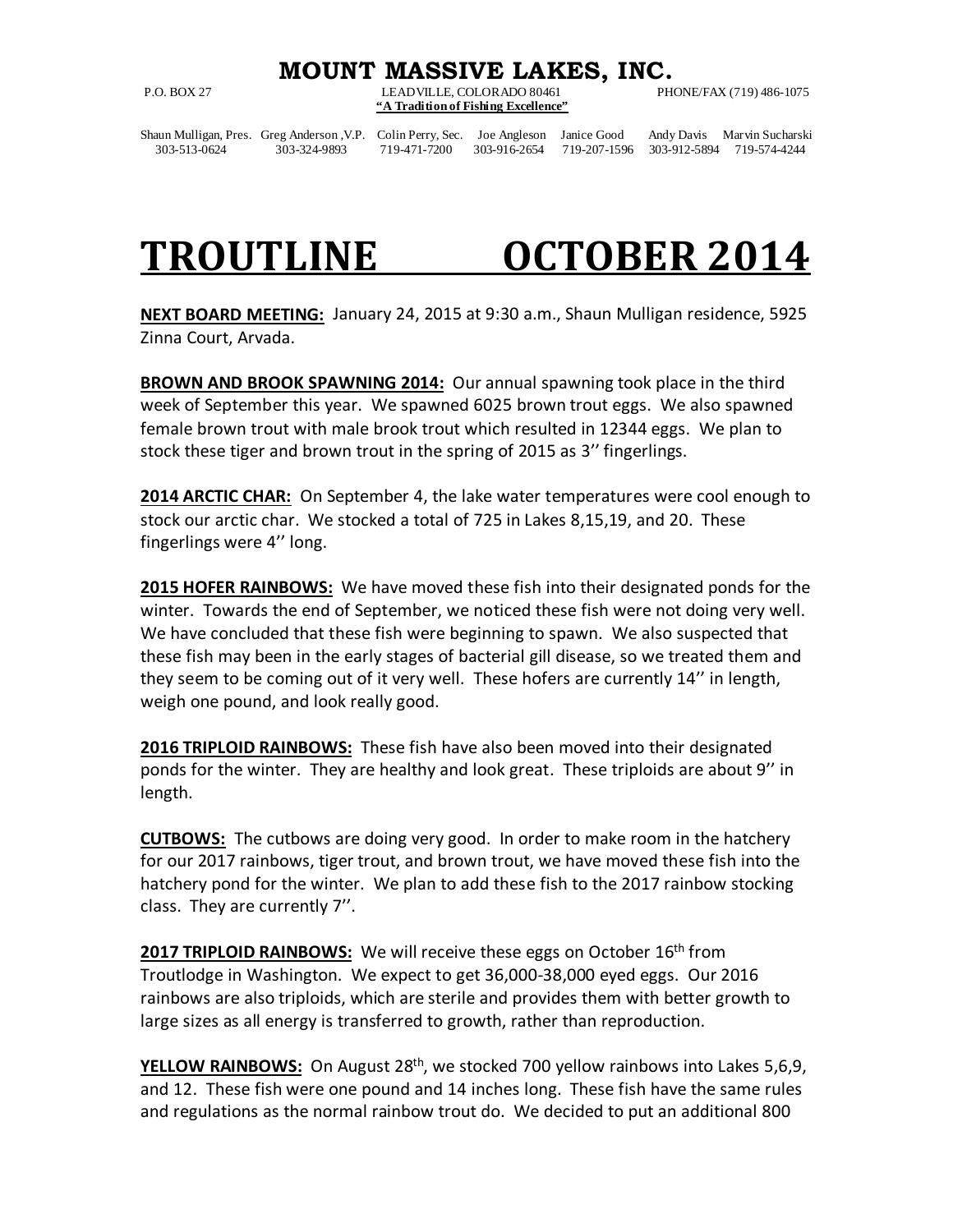yellow rainbows into rearing ponds so we can add them to our 2015 rainbow stocking class.

**WATER FLOWS:** Our water flows have been maintaining 3.8 – 4.6 cfs. Our last day of diverting water down Union Creek was August  $7<sup>th</sup>$  and we turned the home row ditch off on August  $22^{nd}$ . We are still currently running our entire fish rearing system. As of the first week of October, we are experiencing the same water flows as we did last year at this time. With recent rain and snowfall on Weston Pass, we could experience higher flows into late fall.

**NO BAG LIMIT:** In an effort to utilize trout that will not survive throughout the winter, bag limits on rainbow trout, less than 19" in length, were suspended beginning September 2, 2014. Please harvest rainbow trout until the fishing season closes at "ice on".

Rainbow trout that remain in our lakes after "ice on" experience an 85% mortality rate over the winter. High numbers of fish, low winter water flows, and extreme ice cover produce poor habitat conditions. Harvesting most of the rainbow trout will improve habitat quality and increase survivability of the remaining fish.

**CLUB ROADS:** As a member of Mount Massive Lakes, Inc., you are responsible for any damage caused to club roads by your guests, including contractors.

**WELCOME NEW MEMBERS:** Robert Dan Fontaine purchased from Jack Haydon; Robert Prouty purchased from Kim Tyrell.

**BURN PILE RESTRICTIONS:** The burn pile is to be no larger than 15' X 15' in size. Please do not put construction materials or metal/steel objects in the burn pile. We plan to burn after the first snowfall in November.

**GUEST PERMIT CREDITS:** It is impossible for the office to allow credits or debits for guest permits. Please determine who is going to fish and how much it is going to cost before obtaining guest permits. If a mistake is made on the amount you pay or owe, it is the member's responsibility to make arrangements to correct discrepancies. The office will not keep any credits or debits for any member's guest permits.

**FISH PRODUCTION 2014:** Recovery from the adverse effects of the 2012-2013 drought continued in 2014. These adverse effects resulted in low fish production numbers, fewer fish, and smaller fish stocked. Fishermen probably noticed it was more difficult to catch fish this fall due to fewer fish being stocked. Normally, we stock approximately 16,000 rainbows weighing 30,000 pounds. In 2014, we stocked 11,674 rainbows weighing 17,806 pounds. We expect production and fishing to recover in 2015.